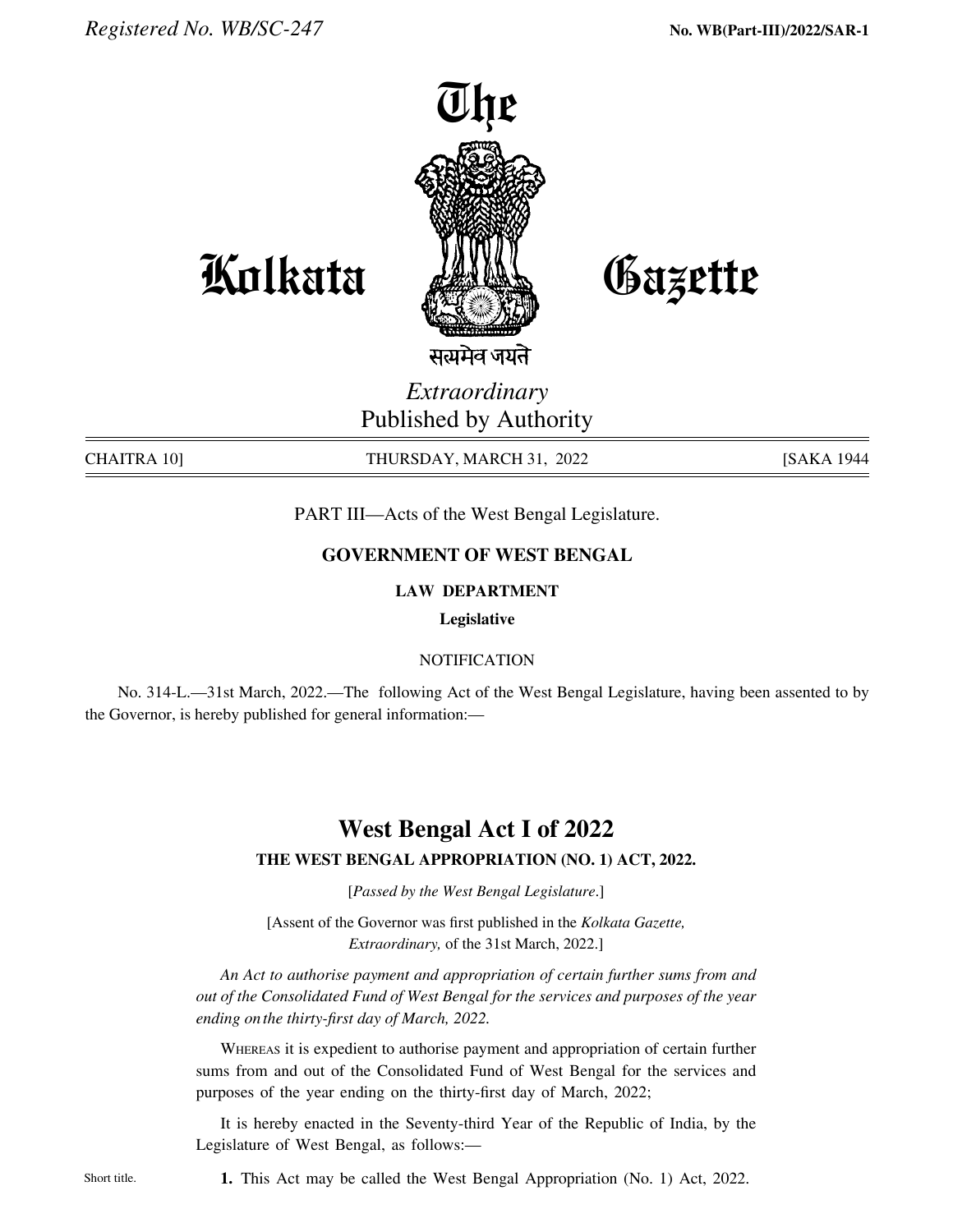#### *(Sections 2, 3.)*

Issue of Rs. 20751,35,23,000 out of the Consolidated Fund of West Bengal for the year 2021- 2022.

 **2.** From and out of the Consolidated Fund of West Bengal, there may be paid and applied sums not exceeding those specified in column 3 of the Schedule amounting in the aggregate to the sum of rupees twenty thousand seven hundred fifty-one crore thirty-five lakh and twenty-three thousand only towards defraying the several charges which will come in course of payment during the year ending on the thirty-first day of March, 2022, in respect of the services and purposes specified in column 2 of the Schedule.

Appropriation.

 **3.** The sums authorised to be paid and applied from and out of the Consolidated Fund of West Bengal by this Act shall be appropriated for the services and purposes expressed in the Schedule in relation to the year ending on the thirty-first day of March, 2022.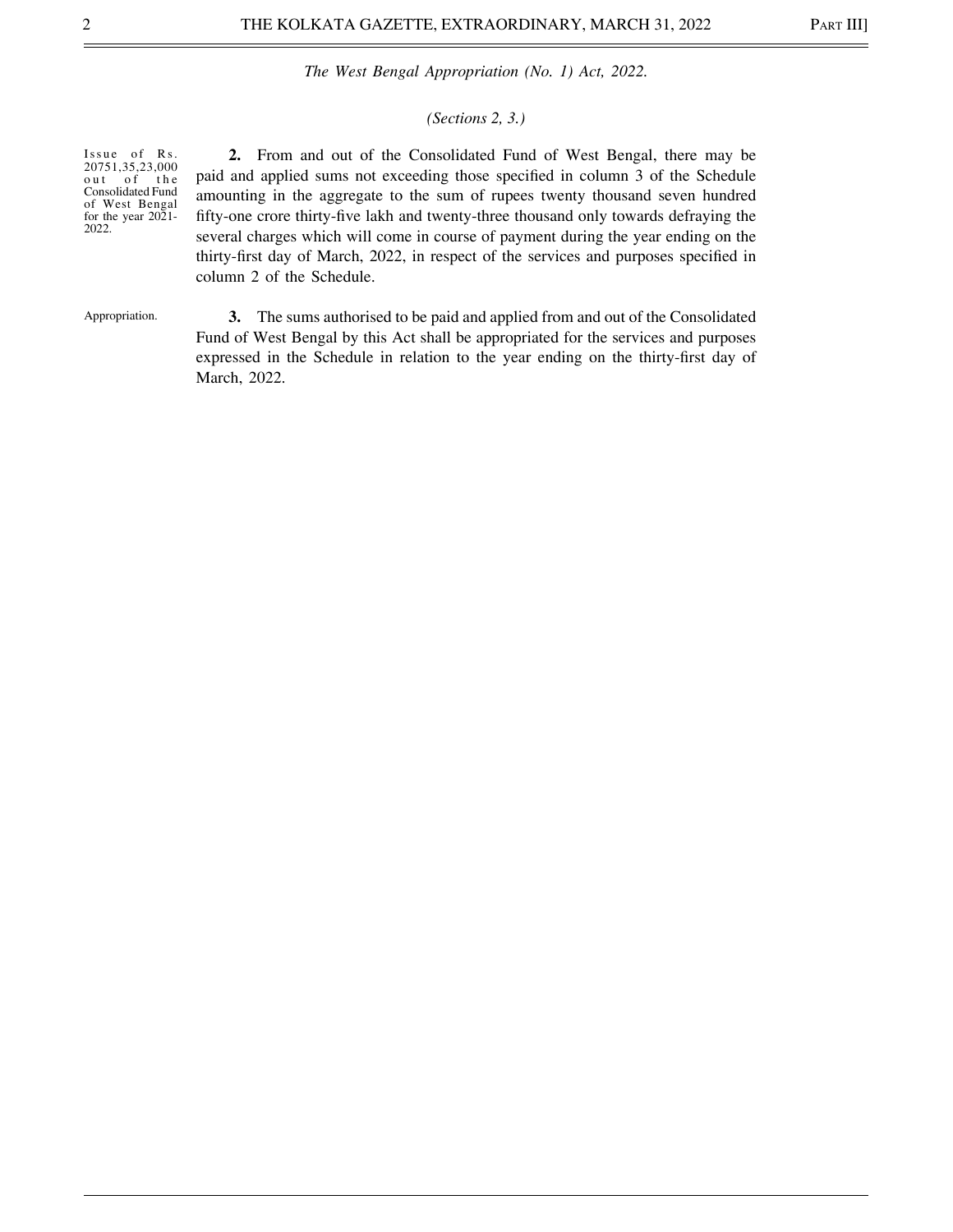*(Schedule.)*

## SCHEDULE.

[*See* sections 2 and 3.]

| 1                           | $\overline{2}$                                                                               |                        |                                         | 3                                        |               |  |
|-----------------------------|----------------------------------------------------------------------------------------------|------------------------|-----------------------------------------|------------------------------------------|---------------|--|
| Demand                      |                                                                                              |                        | Sums not exceeding                      |                                          |               |  |
| Number/<br>Serial<br>Number | Services and purposes                                                                        |                        | Voted by the<br>Legislative<br>Assembly | Charged on<br>the Consoli-<br>dated Fund | Total         |  |
|                             | <b>REVENUE ACCOUNT</b>                                                                       |                        | Rs.                                     | Rs.                                      | Rs.           |  |
|                             | <b>A</b> —General Services                                                                   |                        |                                         |                                          |               |  |
|                             | (a) Organs of State                                                                          |                        |                                         |                                          |               |  |
| 2                           | 2012-Governor                                                                                | . .                    |                                         | 1,97,29,000                              | 1,97,29,000   |  |
|                             | <b>REVENUE ACCOUNT</b>                                                                       |                        |                                         |                                          |               |  |
|                             | <b>C-Economic Services</b>                                                                   |                        |                                         |                                          |               |  |
|                             | (a) Agriculture and Allied Activities                                                        |                        |                                         |                                          |               |  |
|                             | 2403-Animal Husbandry                                                                        |                        | 1,00,000                                |                                          | 1,00,000      |  |
|                             | <b>C-Capital Account of Economic Services</b>                                                |                        |                                         |                                          |               |  |
| 6                           | (a) Capital Account of Agriculture and<br><b>Allied Activities</b>                           |                        |                                         |                                          |               |  |
|                             | 4401-Capital Outlay on Crop Husbandry                                                        | $\ddot{\phantom{0}}$   | 8,76,00,000                             | . .                                      | 8,76,00,000   |  |
|                             | Total                                                                                        | $\ddot{\phantom{0}}$   | 8,77,00,000                             | . .                                      | 8,77,00,000   |  |
|                             | <b>REVENUE ACCOUNT</b>                                                                       |                        |                                         |                                          |               |  |
|                             | <b>B-Social Services</b>                                                                     |                        |                                         |                                          |               |  |
|                             | (e) Welfare of SC, ST and OBC's                                                              |                        |                                         |                                          |               |  |
| 7                           | 2225-Welfare of Scheduled Castes, Scheduled Tribes,<br>Other Backward Classes and Minorities |                        | 220,03,12,000                           |                                          | 220,03,12,000 |  |
|                             | <b>REVENUE ACCOUNT</b>                                                                       |                        |                                         |                                          |               |  |
|                             | <b>A-General Services</b>                                                                    |                        |                                         |                                          |               |  |
|                             | (c) Interest Payment and Servicing of Debt                                                   |                        |                                         |                                          |               |  |
|                             | 2049-Interest Payments                                                                       | $\cdot$ .              | $\ddotsc$                               | 56,40,50,000                             | 56,40,50,000  |  |
|                             | <b>C-Capital Account of Economic Services</b>                                                |                        |                                         |                                          |               |  |
| 8                           | (a) Capital Account of Agriculture and<br><b>Allied Activities</b>                           |                        |                                         |                                          |               |  |
|                             | 4425—Capital Outlay on Co-operation                                                          | $\ddot{\phantom{0}}$   | $\ddot{\phantom{0}}$                    | 27,29,45,000                             | 27,29,45,000  |  |
|                             | 6003-Internal Debt of the State Government                                                   | $\ddot{\phantom{1}}$   | $\ddot{\phantom{0}}$                    | 68,19,20,000                             | 68,19,20,000  |  |
|                             | Total                                                                                        | $\ddot{\phantom{1}}$ . |                                         | 151,89,15,000                            | 151,89,15,000 |  |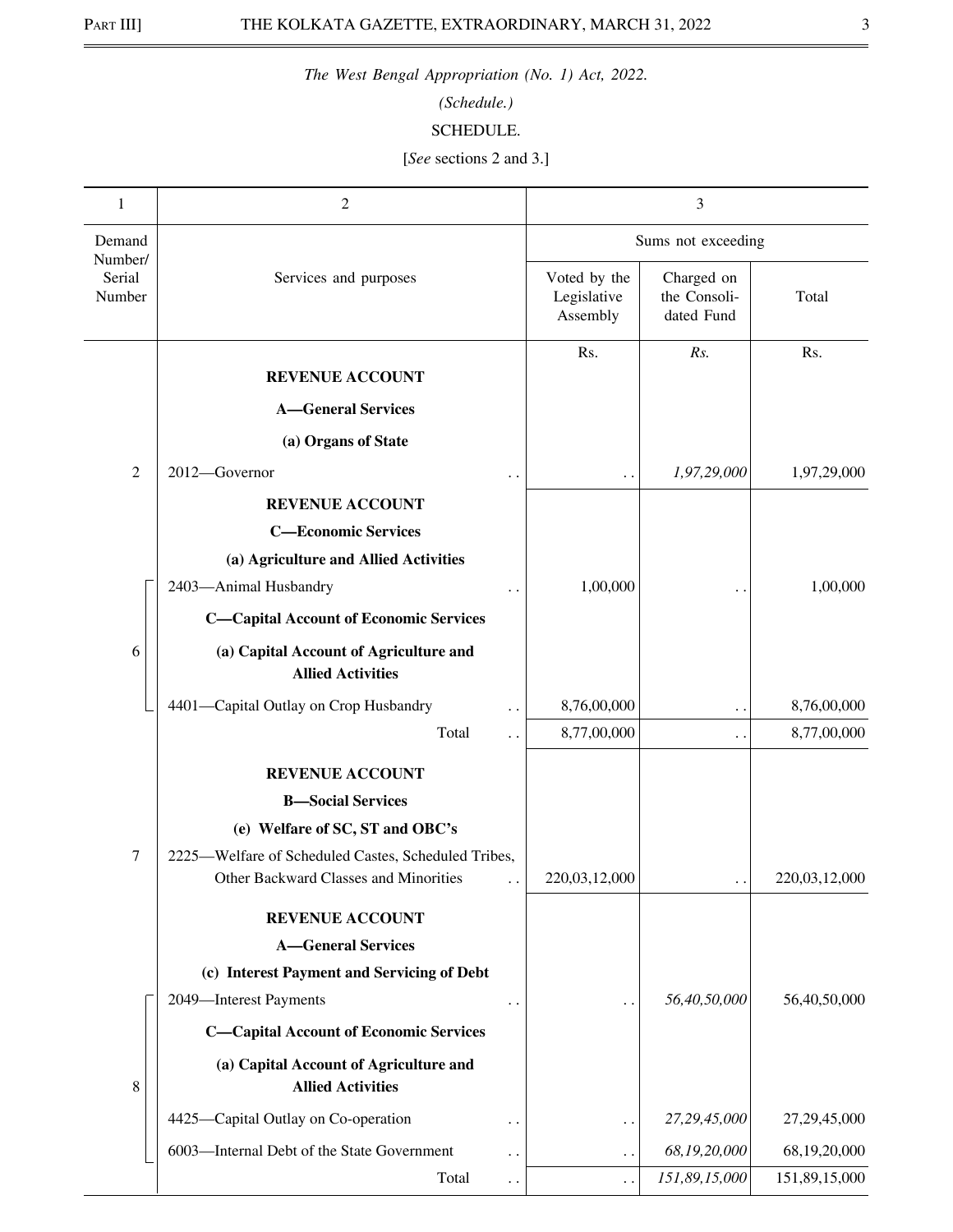| 1                 | 2                                                                  |                                         | 3                                        |                              |
|-------------------|--------------------------------------------------------------------|-----------------------------------------|------------------------------------------|------------------------------|
| Demand<br>Number/ |                                                                    | Sums not exceeding                      |                                          |                              |
| Serial<br>Number  | Services and purposes                                              | Voted by the<br>Legislative<br>Assembly | Charged on<br>the Consoli-<br>dated Fund | Total                        |
|                   | <b>REVENUE ACCOUNT</b>                                             | Rs.                                     | Rs.                                      | Rs.                          |
|                   | <b>A-General Services</b>                                          |                                         |                                          |                              |
|                   | (c) Interest Payment and Servicing of Debt                         |                                         |                                          |                              |
|                   | 2049-Interest Payments                                             |                                         | 4715,10,20,000                           | 4715,10,20,000               |
|                   | (d) Administrative Services                                        |                                         |                                          |                              |
|                   | 2070—Other Administrative Services                                 | 50,00,000                               |                                          | 50,00,000                    |
|                   | <b>C-Capital Account of Economic Services</b>                      |                                         |                                          |                              |
|                   | (f) Capital Account of Industry and Minerals                       |                                         |                                          |                              |
|                   | 4885-Other Capital Outlay on Industries and Minerals               | 128,80,00,000                           |                                          | 128,80,00,000                |
| 18                | (j) Capital Account of General Economic Services                   |                                         |                                          |                              |
|                   | 5465-Investments in General Financial and Trading                  |                                         |                                          |                              |
|                   | Institutions<br>. .<br>6003-Internal Debt of the State Government  | 12,58,07,000                            | 28,67,00,000                             | 12,58,07,000<br>28,67,00,000 |
|                   | . .<br>6004-Loans and Advances from the                            |                                         |                                          |                              |
|                   | <b>Central Government</b><br>$\ddot{\phantom{0}}$                  |                                         | 375,00,00,000                            | 375,00,00,000                |
|                   | 7999—Appropriation to the Contingency Fund                         | 180,00,00,000                           |                                          | 180,00,00,000                |
|                   | Total                                                              | 321,88,07,000                           | 5118,77,20,000                           | 5440,65,27,000               |
|                   |                                                                    |                                         |                                          |                              |
|                   | <b>REVENUE ACCOUNT</b>                                             |                                         |                                          |                              |
|                   | <b>C-Economic Services</b>                                         |                                         |                                          |                              |
|                   | (a) Agriculture and Allied Activities                              |                                         |                                          |                              |
|                   | 2405-Fisheries<br>$\ddotsc$                                        | 2,00,00,000                             |                                          | 2,00,00,000                  |
|                   | <b>C-Capital Account of Economic Services</b>                      |                                         |                                          |                              |
| 20                | (a) Capital Account of Agriculture and<br><b>Allied Activities</b> |                                         |                                          |                              |
|                   | 4401-Capital Outlay on Crop Husbandry<br>$\ddot{\phantom{0}}$      |                                         | 8,48,000                                 | 8,48,000                     |
|                   | 4405-Capital Outlay on Fisheries<br>. .                            | 6,67,000                                | $\bullet$                                | 6,67,000                     |
|                   | Total<br>$\ddot{\phantom{1}}$                                      | 2,06,67,000                             | 8,48,000                                 | 2,15,15,000                  |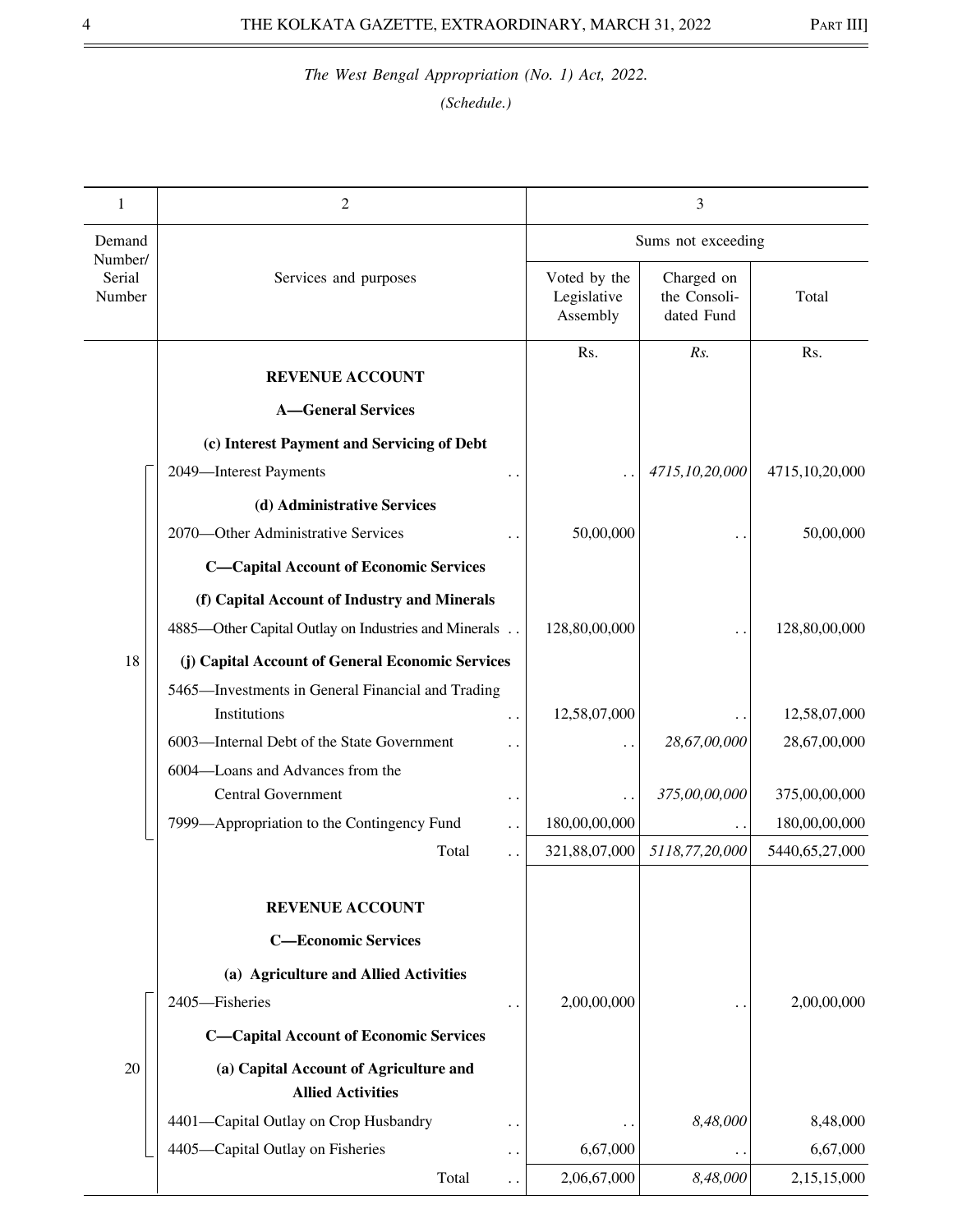| 1                           | 2                                                                           |                      |                                         | 3                                        |                |
|-----------------------------|-----------------------------------------------------------------------------|----------------------|-----------------------------------------|------------------------------------------|----------------|
| Demand                      |                                                                             |                      |                                         | Sums not exceeding                       |                |
| Number/<br>Serial<br>Number | Services and purposes                                                       |                      | Voted by the<br>Legislative<br>Assembly | Charged on<br>the Consoli-<br>dated Fund | Total          |
|                             |                                                                             |                      | Rs.                                     | Rs.                                      | Rs.            |
|                             | <b>REVENUE ACCOUNT</b>                                                      |                      |                                         |                                          |                |
|                             | <b>A-General Services</b>                                                   |                      |                                         |                                          |                |
|                             | (d) Administrative Services<br>2052-Secretariat-General Services            |                      |                                         |                                          |                |
|                             |                                                                             |                      | 22,69,81,000                            |                                          | 22,69,81,000   |
|                             | <b>B</b> -Social Services                                                   |                      |                                         |                                          |                |
|                             | (g) Social Welfare and Nutrition<br>2235-Social Security and Welfare        |                      | 2977,88,42,000                          |                                          | 2977,88,42,000 |
|                             | <b>C-Economic Services</b>                                                  |                      |                                         |                                          |                |
| 21                          |                                                                             |                      |                                         |                                          |                |
|                             | (a) Agriculture and Allied Activities<br>2408-Food, Storage and Warehousing |                      | 54,40,000                               |                                          | 54,40,000      |
|                             | <b>C-Capital Account of Economic Services</b>                               |                      |                                         |                                          |                |
|                             | (a) Capital Account of Agriculture and                                      |                      |                                         |                                          |                |
|                             | <b>Allied Activities</b>                                                    |                      |                                         |                                          |                |
|                             | 4408-Capital Outlay on Food, Storage<br>and Warehousing                     |                      |                                         | 12,00,000                                | 12,00,000      |
|                             | Total                                                                       |                      | 3001,12,63,000                          | 12,00,000                                | 3001,24,63,000 |
|                             | <b>REVENUE ACCOUNT</b>                                                      |                      |                                         |                                          |                |
| 23                          | 6406-Loans for Forestry and Wild Life                                       |                      | 4,91,91,000                             |                                          | 4,91,91,000    |
|                             | <b>REVENUE ACCOUNT</b>                                                      |                      |                                         |                                          |                |
|                             | <b>B</b> -Social Services                                                   |                      |                                         |                                          |                |
|                             | (b) Health and Family Welfare                                               |                      |                                         |                                          |                |
|                             | 2210-Medical and Public Health                                              | $\ddot{\phantom{0}}$ | 2836,57,69,000                          | $\ddot{\phantom{0}}$                     | 2836,57,69,000 |
|                             | 2211-Family Welfare                                                         | . .                  | 87,80,27,000                            | . .                                      | 87,80,27,000   |
|                             | (h) Others                                                                  |                      |                                         |                                          |                |
|                             | 2251-Secretariat-Social Services                                            |                      | 4,80,16,000                             |                                          | 4,80,16,000    |
| 24                          | <b>C-Economic Services</b>                                                  |                      |                                         |                                          |                |
|                             | (b) Rural Development                                                       |                      |                                         |                                          |                |
|                             | 2515-Other Rural Development Programmes                                     |                      | 21,09,000                               |                                          | 21,09,000      |
|                             | <b>B-Capital Account of Social Services</b>                                 |                      |                                         |                                          |                |
|                             | (b) Health and Family Welfare                                               |                      |                                         |                                          |                |
|                             | 4210—Capital Outlay on Medical and Public Health                            |                      | 41,20,00,000                            | $\ddot{\phantom{1}}$                     | 41,20,00,000   |
|                             | Total                                                                       |                      | 2970,59,21,000                          | $\ddot{\phantom{0}}$                     | 2970,59,21,000 |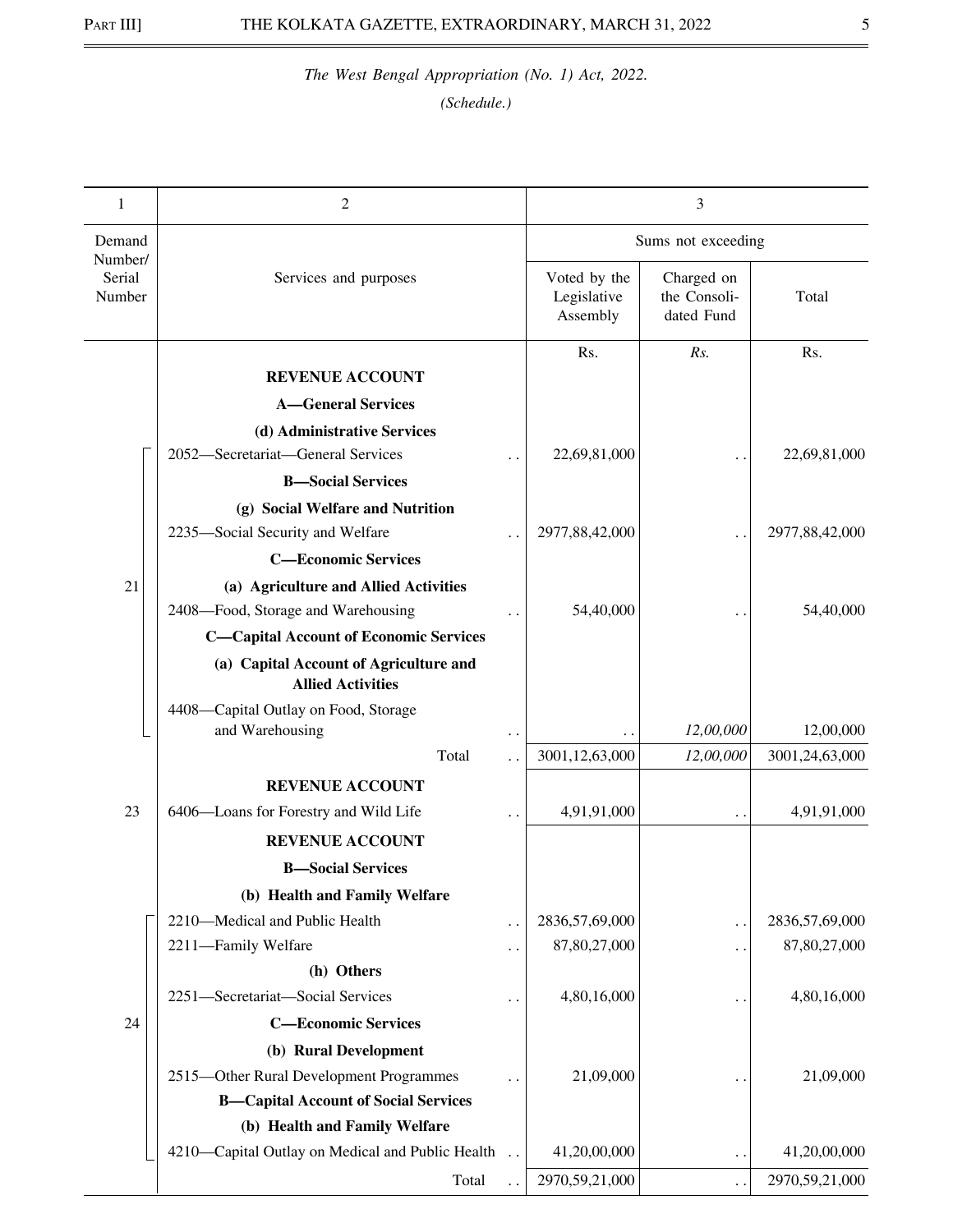| 1                           | 2                                                                             |                                         | 3                                        |              |
|-----------------------------|-------------------------------------------------------------------------------|-----------------------------------------|------------------------------------------|--------------|
| Demand                      |                                                                               |                                         | Sums not exceeding                       |              |
| Number/<br>Serial<br>Number | Services and purposes                                                         | Voted by the<br>Legislative<br>Assembly | Charged on<br>the Consoli-<br>dated Fund | Total        |
|                             | <b>REVENUE ACCOUNT</b>                                                        | Rs.                                     | Rs.                                      | Rs.          |
|                             | <b>CAPITAL EXPENDITURE OUTSIDE THE</b><br><b>REVENUE ACCOUNT</b>              |                                         |                                          |              |
|                             | <b>A-Capital Account of General Services</b>                                  |                                         |                                          |              |
|                             | 4059-Capital Outlay on Public Works                                           |                                         | 25,00,000                                | 25,00,000    |
| 25                          | <b>C-Capital Account of Economic Services</b>                                 |                                         |                                          |              |
|                             | (g) Capital Account of Transport                                              |                                         |                                          |              |
|                             | 5054-Capital Outlay on Roads and Bridges                                      |                                         | 11,06,39,000                             | 11,06,39,000 |
|                             | Total<br>$\ddot{\phantom{0}}$                                                 | $\ddot{\phantom{0}}$                    | 11,31,39,000                             | 11,31,39,000 |
|                             | <b>REVENUE ACCOUNT</b>                                                        |                                         |                                          |              |
|                             | <b>B-Social Services</b>                                                      |                                         |                                          |              |
|                             | (a) Education, Sports, Art and Culture                                        |                                         |                                          |              |
|                             | 2205-Art and Culture                                                          | 11,12,68,000                            |                                          | 11,12,68,000 |
| 30                          | (d) Information and Broadcasting                                              |                                         |                                          |              |
|                             | 2220-Information and Publicity<br>. .                                         | 1,00,20,000                             | $\ddot{\phantom{1}}$                     | 1,00,20,000  |
|                             | Total                                                                         | 12,12,88,000                            | . .                                      | 12,12,88,000 |
|                             | <b>REVENUE ACCOUNT</b>                                                        |                                         |                                          |              |
|                             | <b>C-Capital Account of Economic Services</b>                                 |                                         |                                          |              |
|                             | (f) Capital Account of Industry and Minerals                                  |                                         |                                          |              |
| 31                          | 4859-Capital Outlay on Telecommunication and<br><b>Electronics Industries</b> | 20,00,00,000                            | . .                                      | 20,00,00,000 |
|                             | <b>REVENUE ACCOUNT</b>                                                        |                                         |                                          |              |
|                             | (d) Capital Account of Irrigation and Flood Control                           |                                         |                                          |              |
|                             | 4711-Capital Outlay on Flood Control Projects<br>$\ddot{\phantom{0}}$         |                                         | 21,43,33,000                             | 21,43,33,000 |
| 32                          | 6004-Loans and Advances from the Central                                      |                                         |                                          |              |
|                             | Government<br>. .                                                             |                                         | 6,00,000                                 | 6,00,000     |
|                             | Total<br>. .                                                                  |                                         | 21,49,33,000                             | 21,49,33,000 |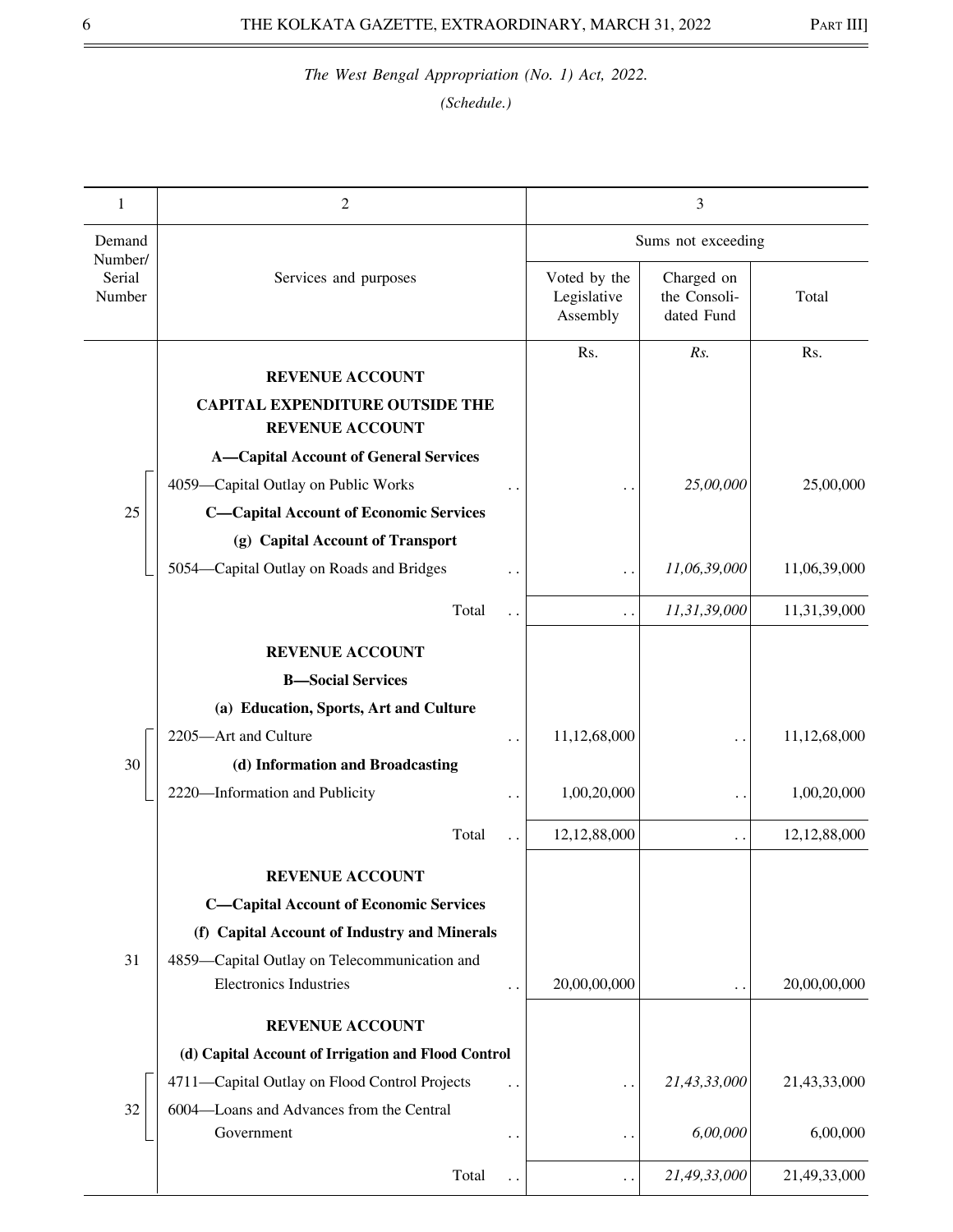| Demand<br>Sums not exceeding                                                                                                                |                 |
|---------------------------------------------------------------------------------------------------------------------------------------------|-----------------|
|                                                                                                                                             |                 |
| Number/<br>Serial<br>Voted by the<br>Charged on<br>Services and purposes<br>the Consoli-<br>Number<br>Legislative<br>dated Fund<br>Assembly | Total           |
| Rs.<br>Rs.<br><b>REVENUE ACCOUNT</b>                                                                                                        | Rs.             |
| <b>A-General Services</b>                                                                                                                   |                 |
| (d) Administrative Services                                                                                                                 |                 |
| 33<br>2056-Jails<br>8,70,74,000                                                                                                             | 8,70,74,000     |
|                                                                                                                                             |                 |
| <b>CAPITAL EXPENDITURE OUTSIDE THE</b><br><b>REVENUE ACCOUNT</b>                                                                            |                 |
| <b>A-Capital Account of General Services</b>                                                                                                |                 |
| 4059-Capital Outlay on Public Works<br>18,51,31,000<br>$\ddots$<br>$\ddot{\phantom{0}}$                                                     | 18,51,31,000    |
| Total<br>27,22,05,000<br>$\ddot{\phantom{0}}$                                                                                               | 27,22,05,000    |
| <b>REVENUE ACCOUNT</b>                                                                                                                      |                 |
| <b>A-General Services</b>                                                                                                                   |                 |
| (c) Interest Payment and Servicing of Debt                                                                                                  |                 |
| 16,99,95,000<br>2049-Interest Payments                                                                                                      | 16,99,95,000    |
| $\ddotsc$<br><b>C-Economic Services</b>                                                                                                     |                 |
| 40<br>(b) Rural Development                                                                                                                 |                 |
| 2501-Special Programmes for Rural Development<br>118,07,56,000<br>. .                                                                       | 118,07,56,000   |
| 2505-Rural Employment<br>6,46,00,000<br>$\ddot{\phantom{1}}$<br>. .                                                                         | 6,46,00,000     |
| 2515-Other Rural Development Programmes<br>8,34,00,000<br>$\ddot{\phantom{1}}$<br>$\ddot{\phantom{0}}$                                      | 8,34,00,000     |
| 132,87,56,000<br>Total<br>16,99,95,000<br>$\ddot{\phantom{0}}$                                                                              | 149,87,51,000   |
| <b>REVENUE ACCOUNT</b>                                                                                                                      |                 |
| <b>A-General Services</b>                                                                                                                   |                 |
| (d) Administrative Services                                                                                                                 |                 |
| 10,000<br>2062-Vigilance                                                                                                                    | 10,000          |
| 42<br><b>B-Social Services</b>                                                                                                              |                 |
| (g) Social Welfare and Nutrition                                                                                                            |                 |
| 2235-Social Security and Welfare<br>94,13,00,000<br>. .                                                                                     | 94,13,00,000    |
| Total<br>94,13,10,000<br>$\ddots$                                                                                                           | 94, 13, 10, 000 |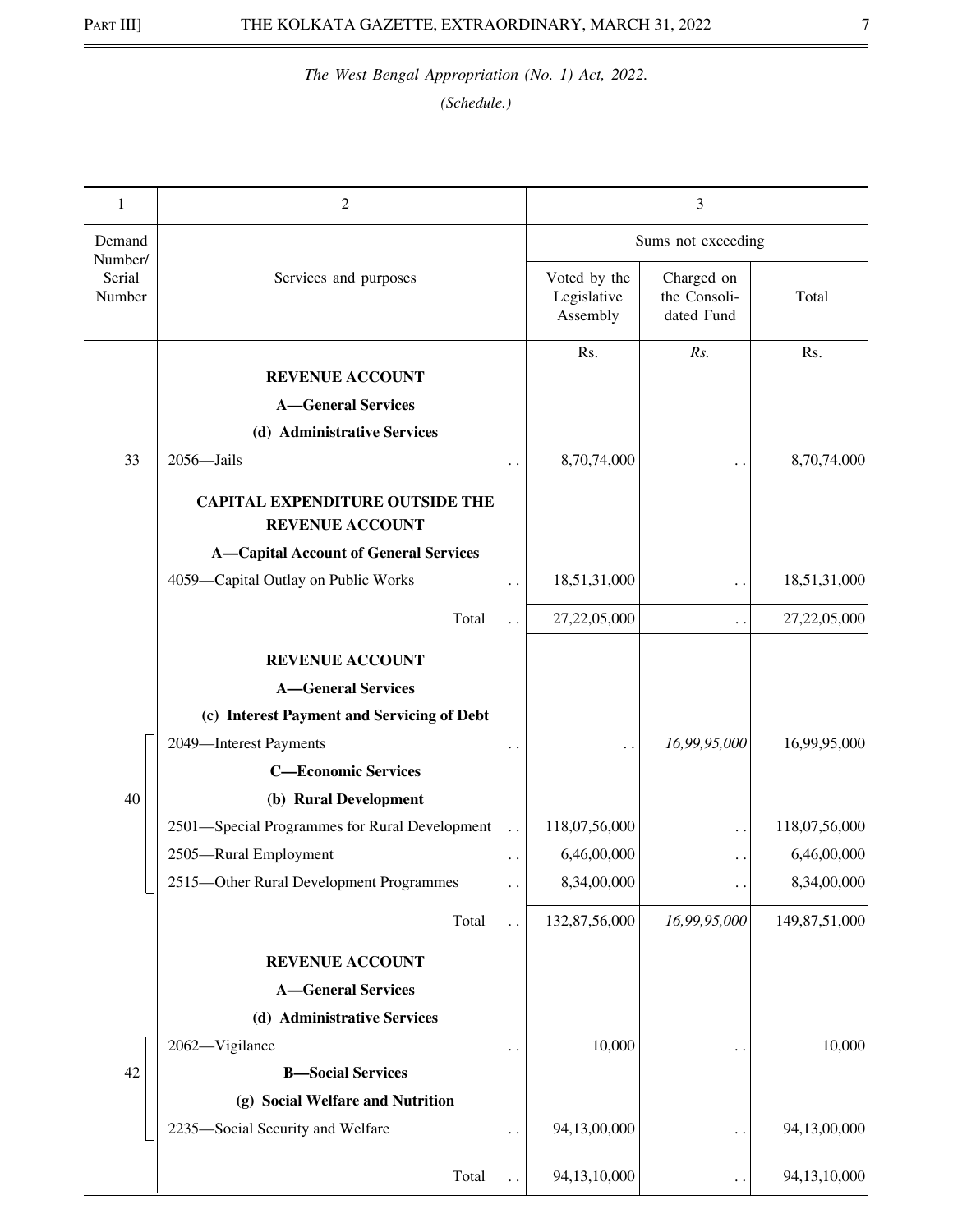| 1                           | $\mathfrak{2}$                                                        |                                         | 3                                        |                |
|-----------------------------|-----------------------------------------------------------------------|-----------------------------------------|------------------------------------------|----------------|
| Demand                      |                                                                       |                                         | Sums not exceeding                       |                |
| Number/<br>Serial<br>Number | Services and purposes                                                 | Voted by the<br>Legislative<br>Assembly | Charged on<br>the Consoli-<br>dated Fund | Total          |
|                             | <b>REVENUE ACCOUNT</b>                                                | Rs.                                     | Rs.                                      | Rs.            |
|                             | <b>A-General Services</b>                                             |                                         |                                          |                |
|                             | (b) Fiscal Services                                                   |                                         |                                          |                |
|                             | 2045-Other Taxes and Duties on Commodities and<br>Services            | 1,22,69,000                             |                                          | 1,22,69,000    |
|                             | <b>C-Economic Services</b>                                            |                                         |                                          |                |
|                             | (c) Special Areas Programmes                                          |                                         |                                          |                |
|                             | 2575-Other Special Areas Programmes                                   | 52,89,000                               |                                          | 52,89,000      |
| 43                          | (e) Energy                                                            |                                         |                                          |                |
|                             | 2801-Power                                                            | 610,00,00,000                           | . .                                      | 610,00,00,000  |
|                             | <b>C-Capital Account of Economic Services</b>                         |                                         |                                          |                |
|                             | (e) Capital Account of Energy                                         |                                         |                                          |                |
|                             | 4801-Capital Outlay on Power Projects                                 | 8,00,000                                | . .                                      | 8,00,000       |
|                             | Total<br>$\ddot{\phantom{a}}$                                         | 611,83,58,000                           | $\ddot{\phantom{0}}$                     | 611,83,58,000  |
|                             | <b>REVENUE ACCOUNT</b>                                                |                                         |                                          |                |
|                             | <b>A</b> -General Services                                            |                                         |                                          |                |
|                             | (d) Administrative Services                                           |                                         |                                          |                |
|                             | 2059-Public Works<br>$\ddotsc$                                        | 40,35,000                               |                                          | 40,35,000      |
|                             | <b>B-Social Services</b>                                              |                                         |                                          |                |
|                             | (c) Water Supply, Sanitation, Housing and Urban<br><b>Development</b> |                                         |                                          |                |
| 45                          | 2215-Water Supply and Sanitation                                      | 8,52,92,000                             |                                          | 8,52,92,000    |
|                             | <b>B-Capital Account of Social Services</b>                           |                                         |                                          |                |
|                             | 4215-Capital Outlay on Water Supply and                               |                                         |                                          |                |
|                             | Sanitation<br>$\ddot{\phantom{0}}$                                    | 1202,28,98,000                          | . .                                      | 1202,28,98,000 |
|                             | Total                                                                 | 1211,22,25,000                          |                                          | 1211,22,25,000 |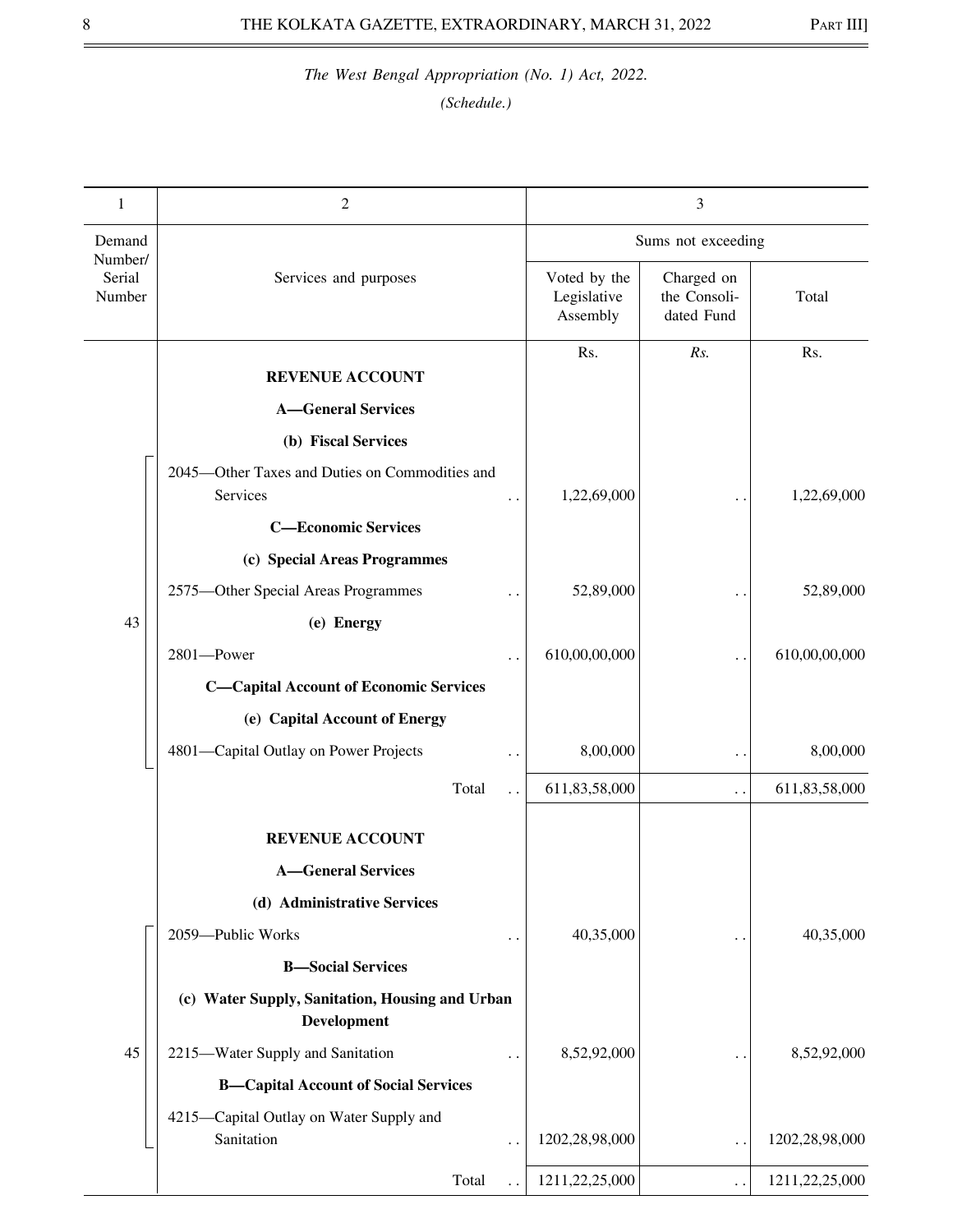| 1                           | 2                                                   |                      |                             | 3                          |               |
|-----------------------------|-----------------------------------------------------|----------------------|-----------------------------|----------------------------|---------------|
|                             |                                                     |                      |                             |                            |               |
| Demand<br>Number/<br>Serial |                                                     |                      | Sums not exceeding          |                            |               |
| Number                      | Services and purposes                               |                      | Voted by the<br>Legislative | Charged on<br>the Consoli- | Total         |
|                             |                                                     |                      | Assembly                    | dated Fund                 |               |
|                             | <b>REVENUE ACCOUNT</b>                              |                      | Rs.                         | Rs.                        | Rs.           |
|                             | <b>B</b> -Social Services                           |                      |                             |                            |               |
|                             | (f) Labour and Labour Welfare                       |                      |                             |                            |               |
| 51                          | 2230-Labour and Employment                          |                      | 2,61,93,000                 | . .                        | 2,61,93,000   |
|                             |                                                     |                      |                             |                            |               |
|                             | <b>REVENUE ACCOUNT</b>                              |                      |                             |                            |               |
|                             | <b>C-Economic Services</b>                          |                      |                             |                            |               |
|                             | (j) General Economic Services                       |                      |                             |                            |               |
| 52                          | 3452-Tourism                                        |                      | 9,12,73,000                 | . .                        | 9,12,73,000   |
|                             | <b>REVENUE ACCOUNT</b>                              |                      |                             |                            |               |
|                             | <b>A-General Services</b>                           |                      |                             |                            |               |
|                             | (b) Fiscal Services                                 |                      |                             |                            |               |
|                             | 2041-Taxes on Vehicles                              |                      | 2,92,92,000                 |                            | 2,92,92,000   |
|                             | (d) Administrative Services                         |                      |                             |                            |               |
|                             | 2070—Other Administrative Services                  | $\ddot{\phantom{0}}$ | 13,53,07,000                | 9,26,000                   | 13,62,33,000  |
| 53                          | <b>C-Economic Services</b>                          |                      |                             |                            |               |
|                             | (g) Transport                                       |                      |                             |                            |               |
|                             | 3051-Ports and Lighthouses                          |                      | 10,15,000                   | . .                        | 10,15,000     |
|                             | 3053-Civil Aviation                                 | $\ddot{\phantom{1}}$ | 1,85,86,000                 | . .                        | 1,85,86,000   |
|                             | 3055-Road Transport                                 | $\ddot{\phantom{0}}$ | 548,28,76,000               | $\ddotsc$                  | 548,28,76,000 |
|                             | Total                                               |                      | 566,70,76,000               | 9,26,000                   | 566,80,02,000 |
|                             | <b>REVENUE ACCOUNT</b>                              |                      |                             |                            |               |
|                             | <b>C-Capital Account of Economic Services</b>       |                      |                             |                            |               |
|                             | (d) Capital Account of Irrigation and Flood Control |                      |                             |                            |               |
| 55                          | 4702-Capital Outlay on Minor Irrigation             |                      | 140,60,00,000               |                            | 140,60,00,000 |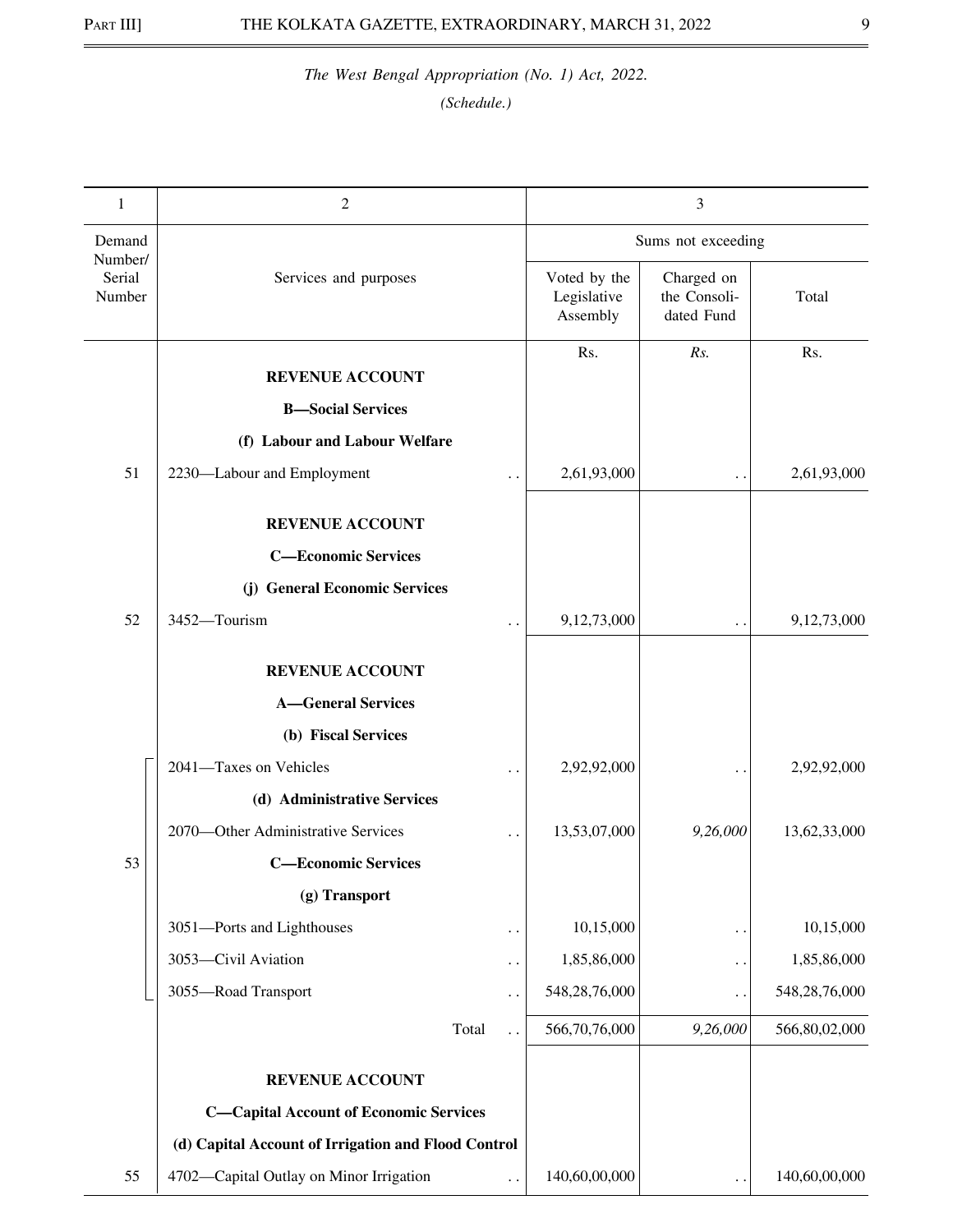| 1                           | $\overline{2}$                                                                               |                                         | 3                                        |               |
|-----------------------------|----------------------------------------------------------------------------------------------|-----------------------------------------|------------------------------------------|---------------|
| Demand                      |                                                                                              |                                         | Sums not exceeding                       |               |
| Number/<br>Serial<br>Number | Services and purposes                                                                        | Voted by the<br>Legislative<br>Assembly | Charged on<br>the Consoli-<br>dated Fund | Total         |
|                             |                                                                                              | Rs.                                     | Rs.                                      | Rs.           |
|                             | <b>REVENUE ACCOUNT</b>                                                                       |                                         |                                          |               |
|                             | <b>A-General Services</b>                                                                    |                                         |                                          |               |
|                             | (d) Administrative Services                                                                  |                                         |                                          |               |
|                             | 2052-Secretariat-General Services<br>. .                                                     | 3,02,000                                |                                          | 3,02,000      |
| 58                          | <b>C-Economic Services</b>                                                                   |                                         |                                          |               |
|                             | (c) Special Areas Programmes                                                                 |                                         |                                          |               |
|                             | 2575-Other Special Areas Programmes                                                          | 3,03,09,000                             | . .                                      | 3,03,09,000   |
|                             | Total<br>$\ddot{\phantom{0}}$                                                                | 3,06,11,000                             | . .                                      | 3,06,11,000   |
|                             | <b>REVENUE ACCOUNT</b>                                                                       |                                         |                                          |               |
|                             | <b>A-General Services</b>                                                                    |                                         |                                          |               |
|                             | (d) Administrative Services                                                                  |                                         |                                          |               |
| 61                          | 2052-Secretariat-General Services                                                            | 35,38,000                               |                                          | 35,38,000     |
|                             |                                                                                              |                                         | . .                                      |               |
|                             | <b>REVENUE ACCOUNT</b>                                                                       |                                         |                                          |               |
|                             | <b>B-Social Services</b>                                                                     |                                         |                                          |               |
|                             | (e) Welfare of SC, ST and OBC's                                                              |                                         |                                          |               |
| 65                          | 2225-Welfare of Scheduled Castes, Scheduled Tribes,<br>Other Backward Classes and Minorities | 17,42,00,000                            | . .                                      | 17,42,00,000  |
|                             | <b>REVENUE ACCOUNT</b>                                                                       |                                         |                                          |               |
|                             | <b>A-General Services</b>                                                                    |                                         |                                          |               |
|                             | (a) Organs of State                                                                          |                                         |                                          |               |
|                             | 2015-Elections                                                                               | 4,66,21,000                             |                                          | 4,66,21,000   |
|                             | (c) Interest Payment and Servicing of Debt                                                   |                                         |                                          |               |
|                             | 2049-Interest Payments<br>$\ddot{\phantom{0}}$                                               |                                         | 20,00,000                                | 20,00,000     |
| 68                          | (d) Administrative Services                                                                  |                                         |                                          |               |
|                             | 2051-Public Service Commission<br>. .                                                        | 16,70,85,000                            |                                          | 16,70,85,000  |
|                             | 2055-Police<br>$\ddot{\phantom{0}}$                                                          | 715,98,51,000                           | 3,89,90,000                              | 719,88,41,000 |
|                             | 2070-Other Administrative Services<br>$\ddot{\phantom{0}}$                                   | 1,52,17,000                             |                                          | 1,52,17,000   |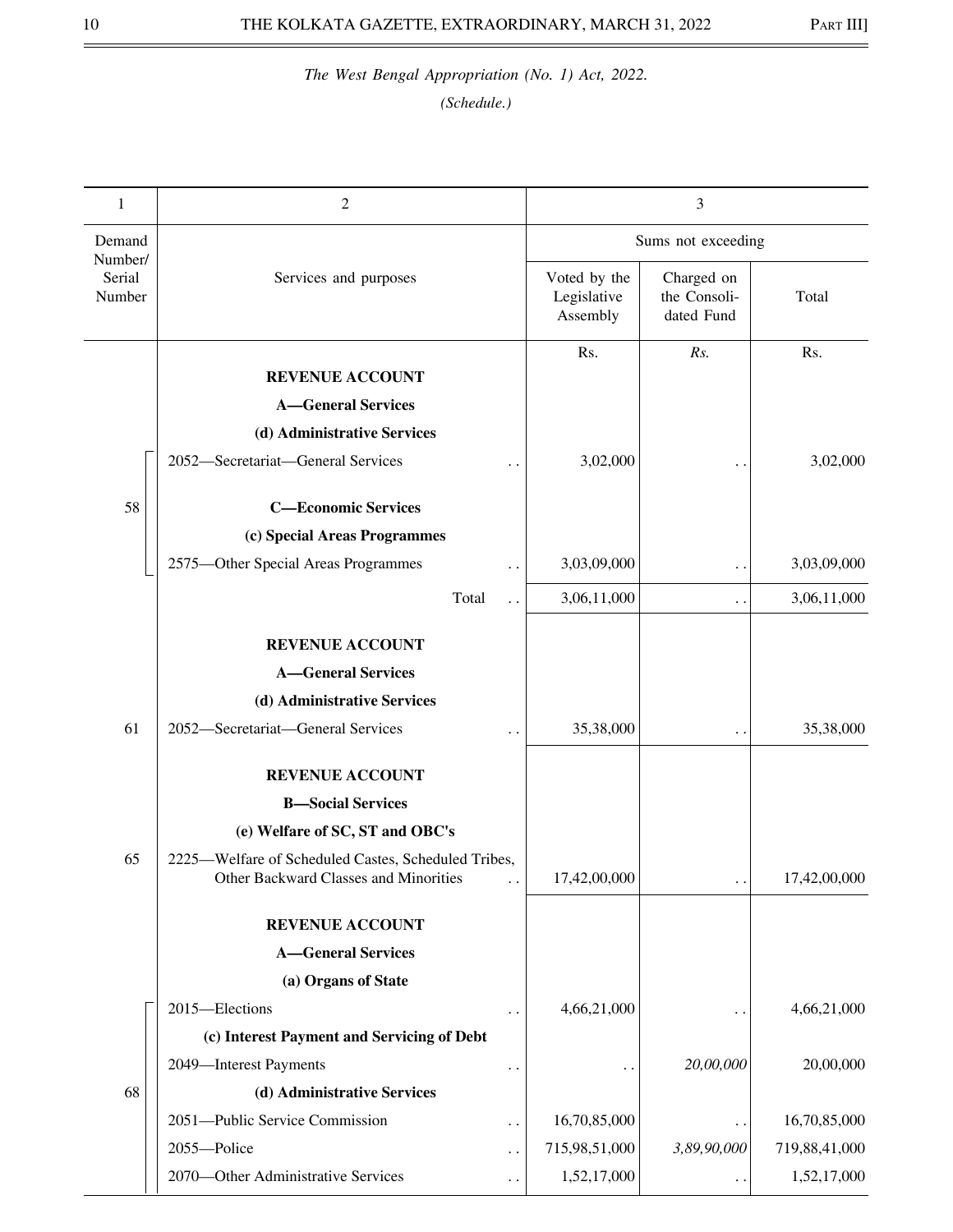| 1                 | 2                                                                       |                      |                                         | 3                                        |                   |
|-------------------|-------------------------------------------------------------------------|----------------------|-----------------------------------------|------------------------------------------|-------------------|
| Demand<br>Number/ |                                                                         | Sums not exceeding   |                                         |                                          |                   |
| Serial<br>Number  | Services and purposes                                                   |                      | Voted by the<br>Legislative<br>Assembly | Charged on<br>the Consoli-<br>dated Fund | Total             |
|                   |                                                                         |                      | Rs.                                     | Rs.                                      | Rs.               |
|                   | <b>B</b> -Social Services                                               |                      |                                         |                                          |                   |
| 68                | (g) Social Welfare and Nutrition                                        |                      |                                         |                                          |                   |
|                   | 2235-Social Security and Welfare                                        |                      |                                         | 10,28,000                                | 10,28,000         |
|                   | Total                                                                   |                      | 738, 87, 74, 000                        | 4,20,18,000                              | 743,07,92,000     |
|                   | <b>REVENUE ACCOUNT</b>                                                  |                      |                                         |                                          |                   |
|                   | (a) Education, Sports, Art and Culture                                  |                      |                                         |                                          |                   |
| 70                | 2202-General Education                                                  |                      | 855,80,95,000                           |                                          | 855,80,95,000     |
|                   | <b>REVENUE ACCOUNT</b>                                                  |                      |                                         |                                          |                   |
|                   | (c) Water Supply, Sanitation, Housing and Urban                         |                      |                                         |                                          |                   |
|                   | <b>Development</b>                                                      |                      |                                         |                                          |                   |
|                   | 2217-Urban Development                                                  |                      | 37,63,20,000                            |                                          | 37,63,20,000      |
|                   | <b>C-Economic Services</b>                                              |                      |                                         |                                          |                   |
|                   | (b) Rural Development                                                   |                      |                                         |                                          |                   |
|                   | 2515-Other Rural Development Programmes                                 |                      | 87,80,79,000                            |                                          | 87,80,79,000      |
|                   | <b>B-Capital Account of Social Services</b>                             |                      |                                         |                                          |                   |
| 71                | (c) Water Supply, Sanitation, Housing and Urban<br><b>Development</b>   |                      |                                         |                                          |                   |
|                   | 4217-Capital Outlay on Urban Development                                |                      | 9,83,72,000                             |                                          | 9,83,72,000       |
|                   | <b>C-Capital Account of Economic Services</b>                           |                      |                                         |                                          |                   |
|                   | (b) Capital Account of Rural Development                                |                      |                                         |                                          |                   |
|                   | 4515-Capital Outlay on Other Rural Development<br>Programmes            | $\ddot{\phantom{1}}$ | 22,95,32,000                            | $\ddotsc$                                | 22,95,32,000      |
|                   | Total                                                                   |                      | 158,23,03,000                           | $\ddot{\phantom{0}}$                     | 158,23,03,000     |
|                   |                                                                         |                      |                                         |                                          |                   |
|                   | <b>REVENUE ACCOUNT</b>                                                  |                      |                                         |                                          |                   |
|                   | <b>A-General Services</b><br>(c) Interest Payment and Servicing of Debt |                      |                                         |                                          |                   |
|                   | 2049-Interest Payments                                                  |                      |                                         | 22,00,00,000                             | 22,00,00,000      |
|                   | <b>B-Social Services</b>                                                |                      |                                         |                                          |                   |
|                   | (c) Water Supply, Sanitation, Housing and Urban<br><b>Development</b>   |                      |                                         |                                          |                   |
| 72                | 2215-Water Supply and Sanitation                                        | $\ddotsc$            | 402,49,05,000                           | . .                                      | 402,49,05,000     |
|                   | 2217-Urban Development                                                  | . .                  | 925, 12, 38, 000                        | . .                                      | 925,12,38,000     |
|                   | (g) Social Welfare and Nutrition                                        |                      |                                         |                                          |                   |
|                   | 2235-Social Security and Welfare                                        | $\ddotsc$            | 109,00,00,000                           |                                          | 109,00,00,000     |
|                   | Total                                                                   |                      | 1436, 61, 43, 000                       | 22,00,00,000                             | 1458, 61, 43, 000 |